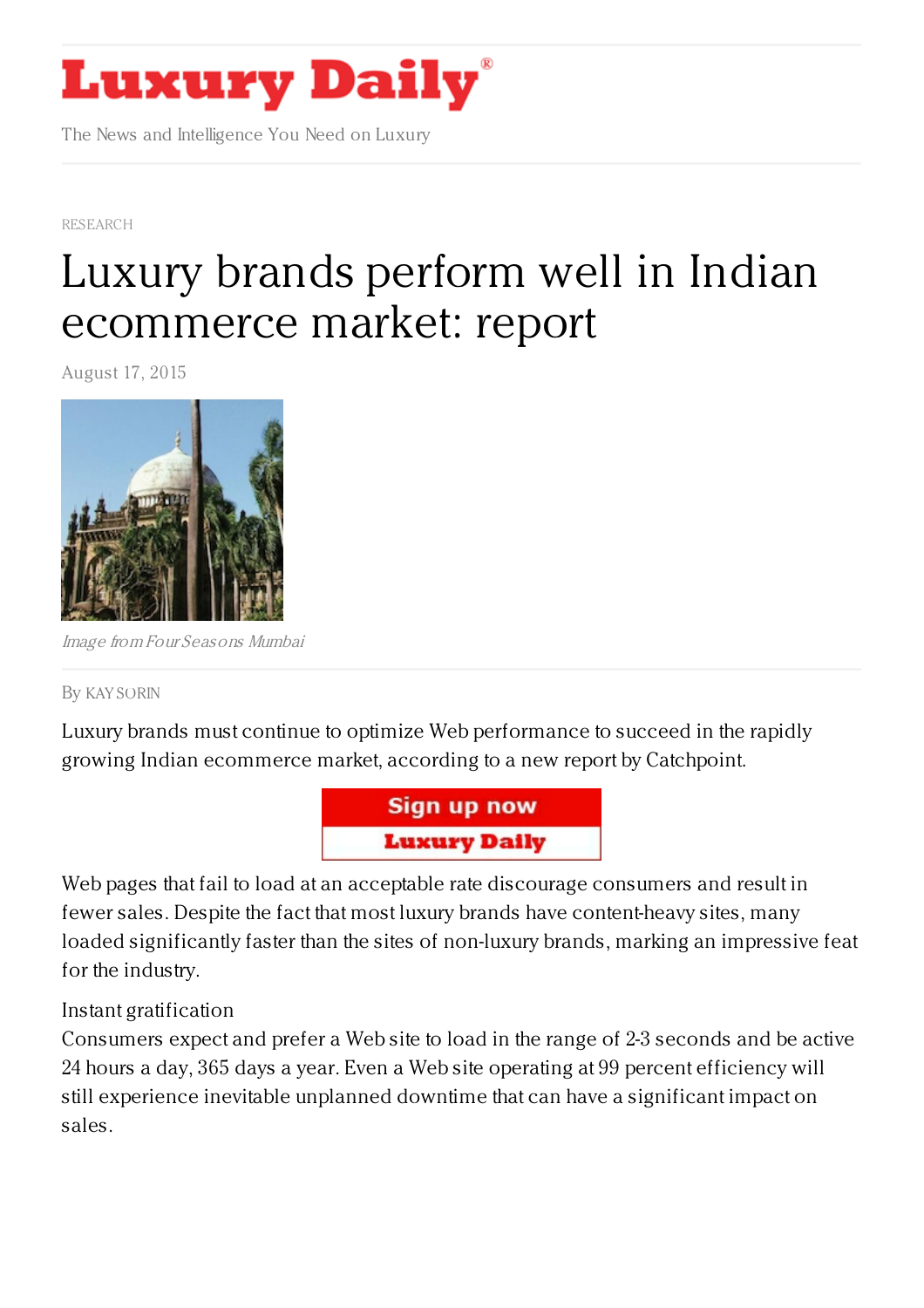

Audi is one of the luxury brands that has been successful in India

Oftentimes brands will optimize a Web site for their country of origin but neglect to spend the money and effort for other markets. This is a mistake that can have a major negative impact on a brand, considering the rate at which new markets are growing.

India has a particularly vibrant ecommerce market with 300 million Internet users, making it the world's second largest market after China. Additionally, India's rapid online growth has led experts to speculate that it may mature much faster than other regions.

Specifically targeting ecommerce strategies to succeed in India will allow luxury brands access to this growing group of consumers. Decreasing loading times and improving performance is an excellent place to start.



Patek Phillipe has <sup>a</sup> significant presence in India

Though there is still work to be done, luxury brands have been more successful in tackling the Indian ecommerce market than other non-luxury brands. Catchpoint found that the 22 luxury brands it surveyed, such as Audi and Patek Philippe, loaded 33 percent faster than the 32 non-luxury brands surveyed.

This is especially impressive as luxury brands were also shown to have more content-rich sites featuring video and images. Luxury brands were found to be 55 percent "heavier," or more content-full, than non-luxury brands.